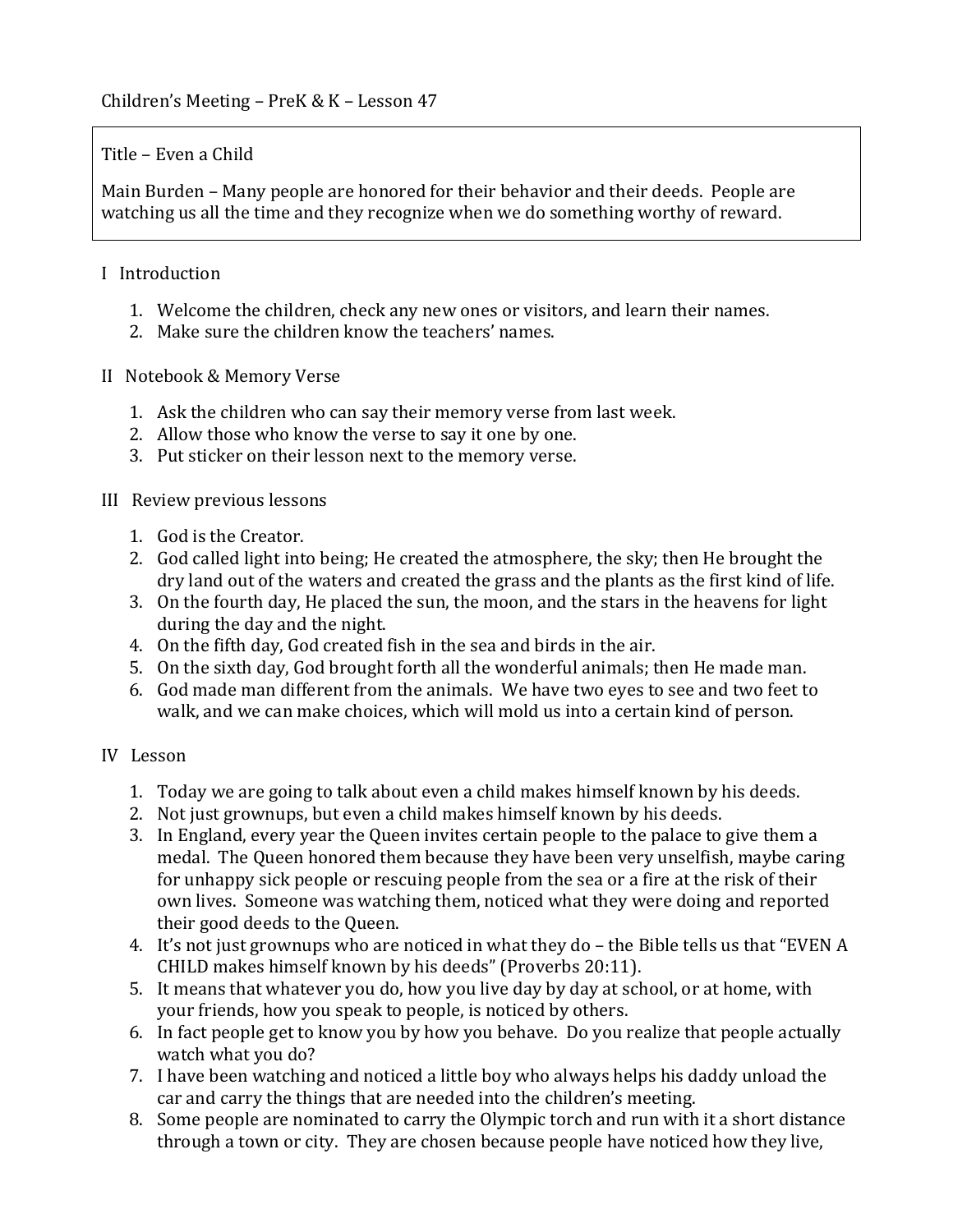how kind and helpful they are and so they are recommended for carrying the torch. This is a real honor and reward to them. These people didn't just behave in a certain way for a day or two so people would notice them  $-$  no  $-$  that's they way they behaved every day.

- 9. Douglas and Izzy were both aged 12 years old and were chosen to carry the Olympic torch in 2012 because of their good behavior and helpfulness. Douglas had a very sick younger brother. This means that there was a lot of help needed in caring for him. Douglas did everything to help look after his sick brother, making sure he took his medicine and helped him with his exercises making them fun for him. Many times outings or plans to do something were cancelled because of his sick brother, but he never complained or grumbled, but said "if it doesn't happen today, then maybe tomorrow would be good".
- 10. Izzy was chosen because her teachers and friends respected her hard work both at school and in sports. She was always polite and helpful. Her words and actions were always kind. She noticed if people were upset or left out and she listened to them gave good advice. She never talked about others' secrets that they shared with her. What a good friend!
- 11. I wonder what others see when they watch you. Are you always kind and helpful? Not just now and then, but always considering others, speaking kindly, being polite. If you take the trash out for Mom, or give your favorite last candy to your friend, you may think no one is watching you, but that's not true.
- V Give each child his/her lesson sheet. Read the lines on the lesson with the children, and have them repeat after you. You may want to repeat each line at least twice.
- VI Memory Verse: (Say it to the children and then have them repeat with you several times)

"Even a child makes himself known by his deeds." Proverbs 20:11

VII Song (These are suggested songs, you may sing other songs that the children like. Teacher can listen to the tune on Hymnal.net.)

Be Careful Little Eyes What You See

VIII Coloring Page

Today we are going to color this page (show the children the coloring page) showing children setting table for dinner.

IX  $Cr$ aft – "These hands help to give hugs."

 $X$  Preparation –

Read and pray over Proverbs 20:11

Make copies of the lesson and the coloring page for the children.

Craft – need white paper, construction paper, markers, and glue.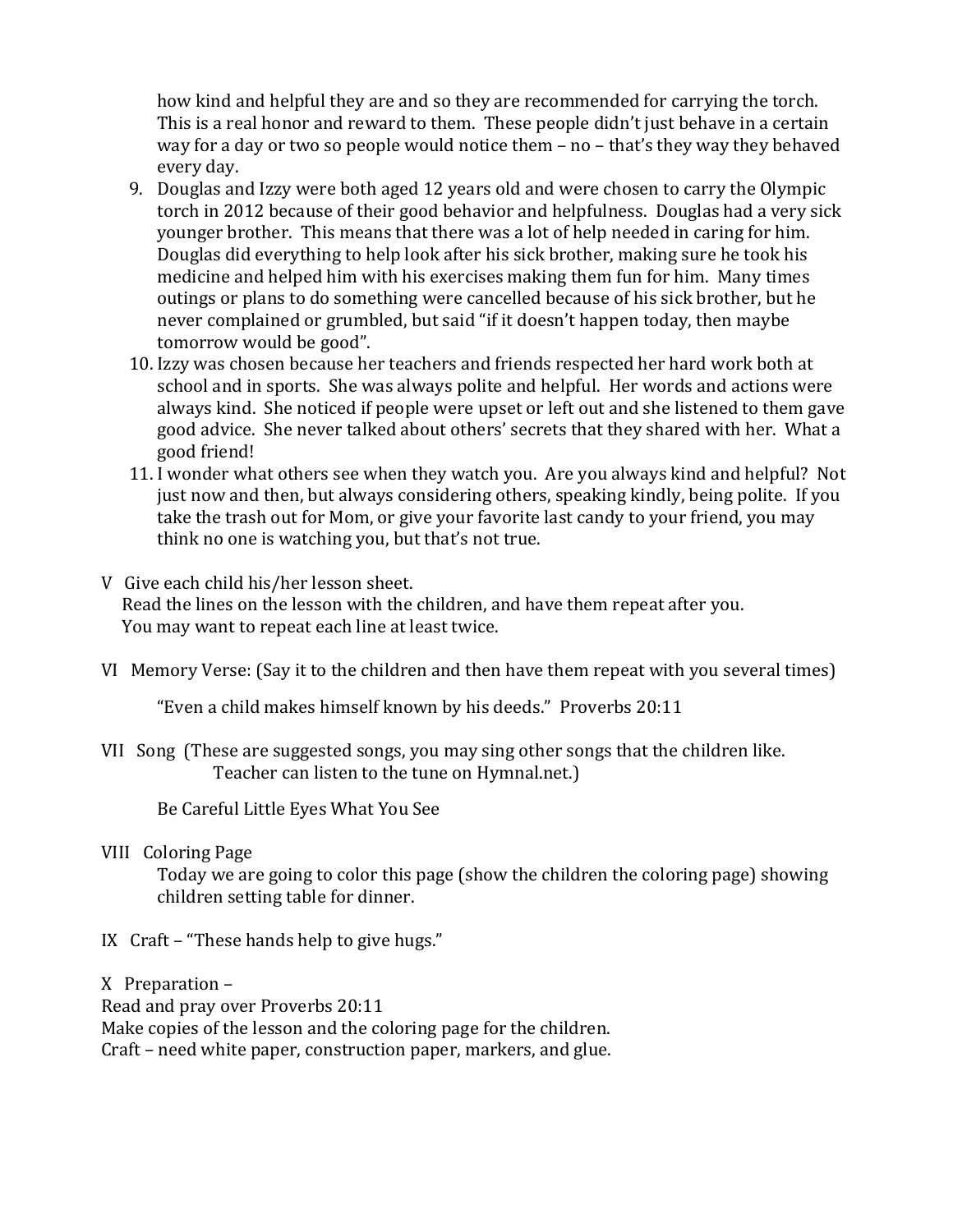# **Lesson 47 EVEN A CHILD**

**What** we do,

**How we speak,**

**How we help others,**

Even a child



**Makes himself known by his deeds.** 

Bible Verse:

Even a child makes himself known by his deeds.

Proverbs 20:11



**O be careful little eyes what you see O** be careful little eyes what you see **There's a Father up above** And He's looking down in love So, be careful little eyes what you see.

بهمو **O** be careful little ears what you hear

**O** be careful little mouths what you say

**O** be careful little hands what you do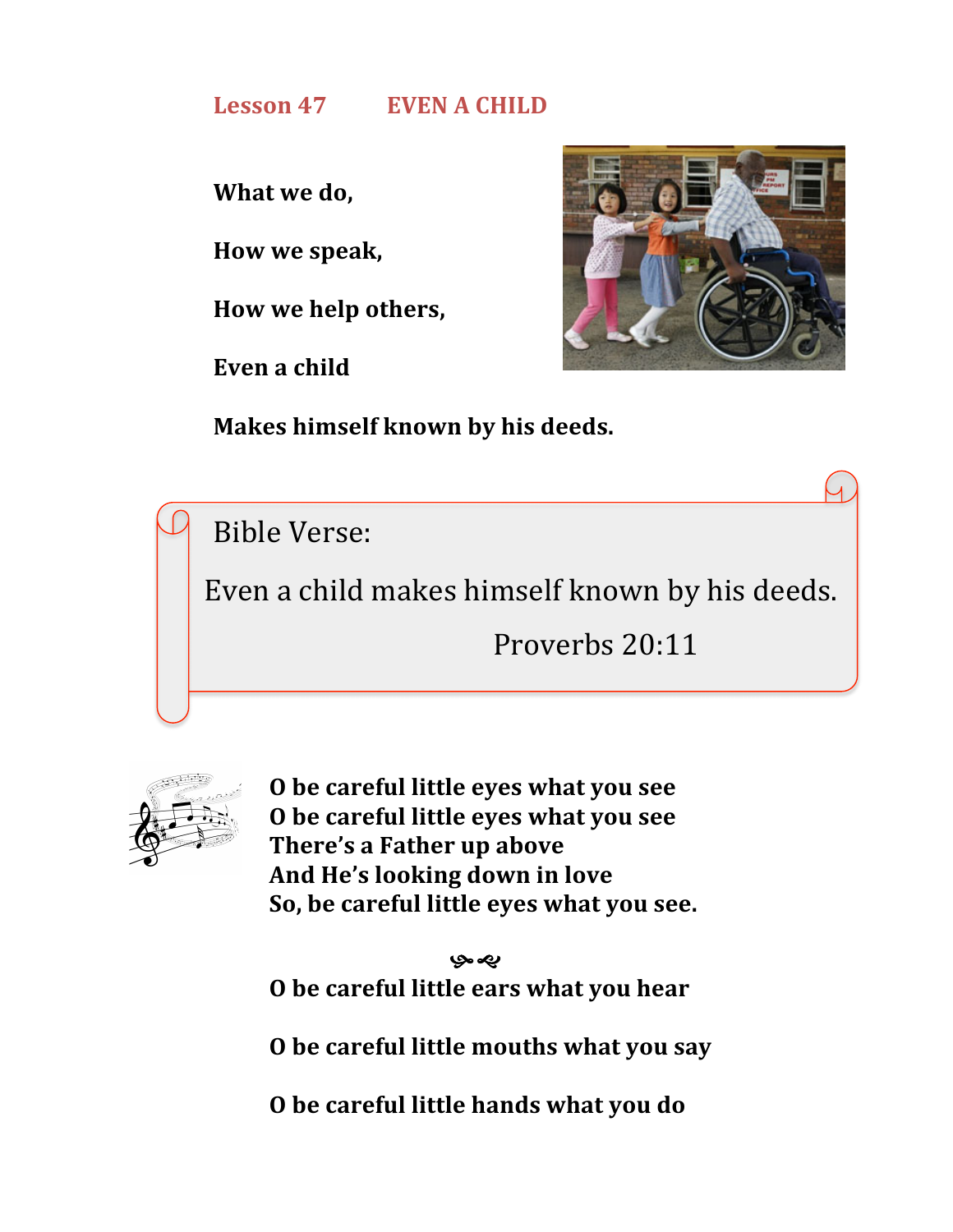

Even a child makes himself known by his deeds. Proverbs 20:11